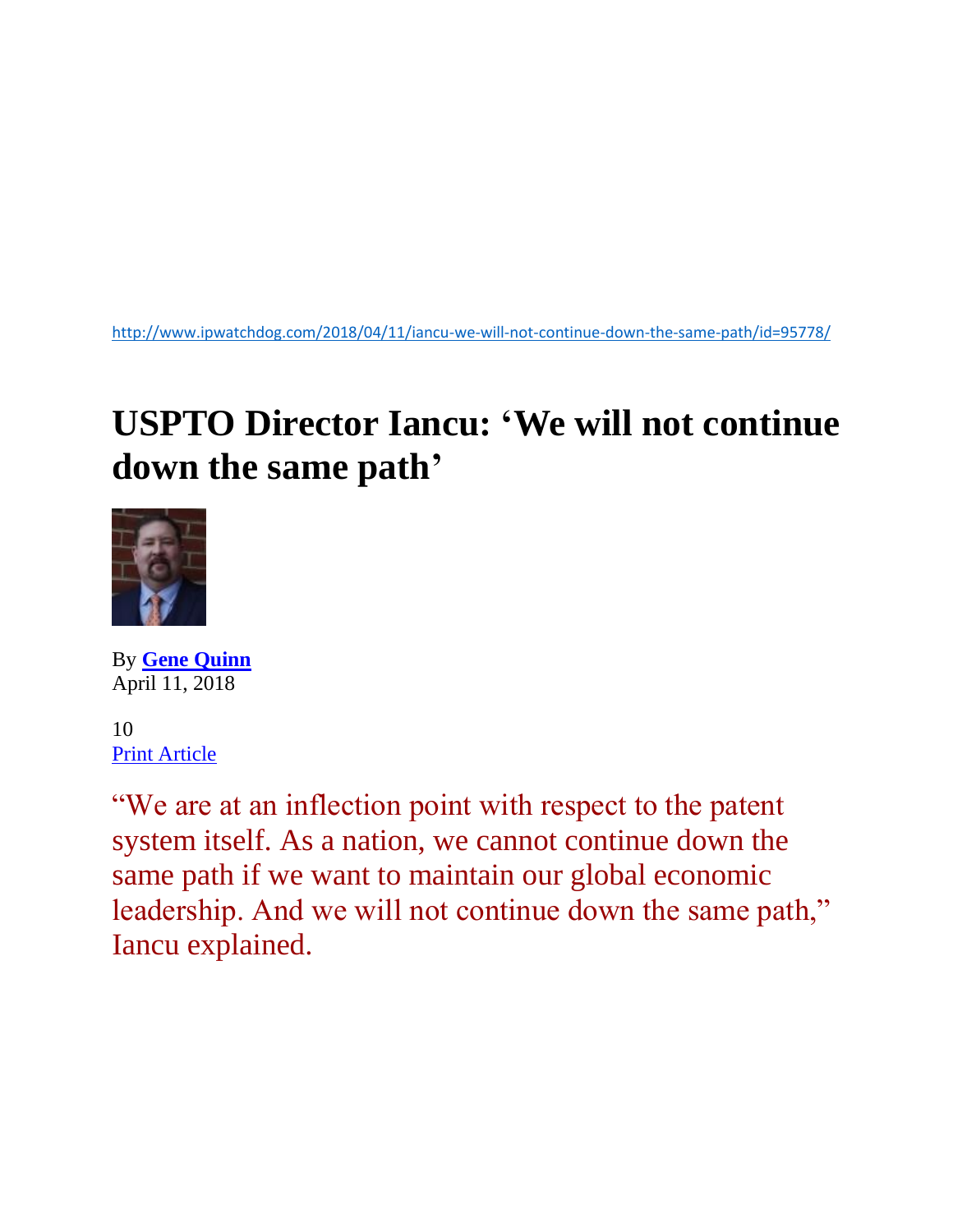

USPTO Director Andrei Iancu at the U.S. Chamber of Commerce, April 11, 2018.

Many people see patents as a reward, which is a skewed way of viewing the system, explained Patrick Kilbride, Vice President of the Global Innovation Policy Center of the U.S. Chamber of Commerce earlier this morning as he opened a symposium titled *Investing in American Innovation: Is the U.S. Patent Environment Promoting or Limiting Investment.*

Instead of viewing patents as an after the fact reward, Kilbride explained that the Chamber views the intellectual property system itself responsible for innovation because of the incentives provided on the front end of the process. "The patent system itself can do this because innovators can obtain investment… because there is a fair expectation of return on investment." Unfortunately, as Kilbride went on to explain, "today, the system seems to be out of whack." A U.S. patent has been undermined as an investment asset.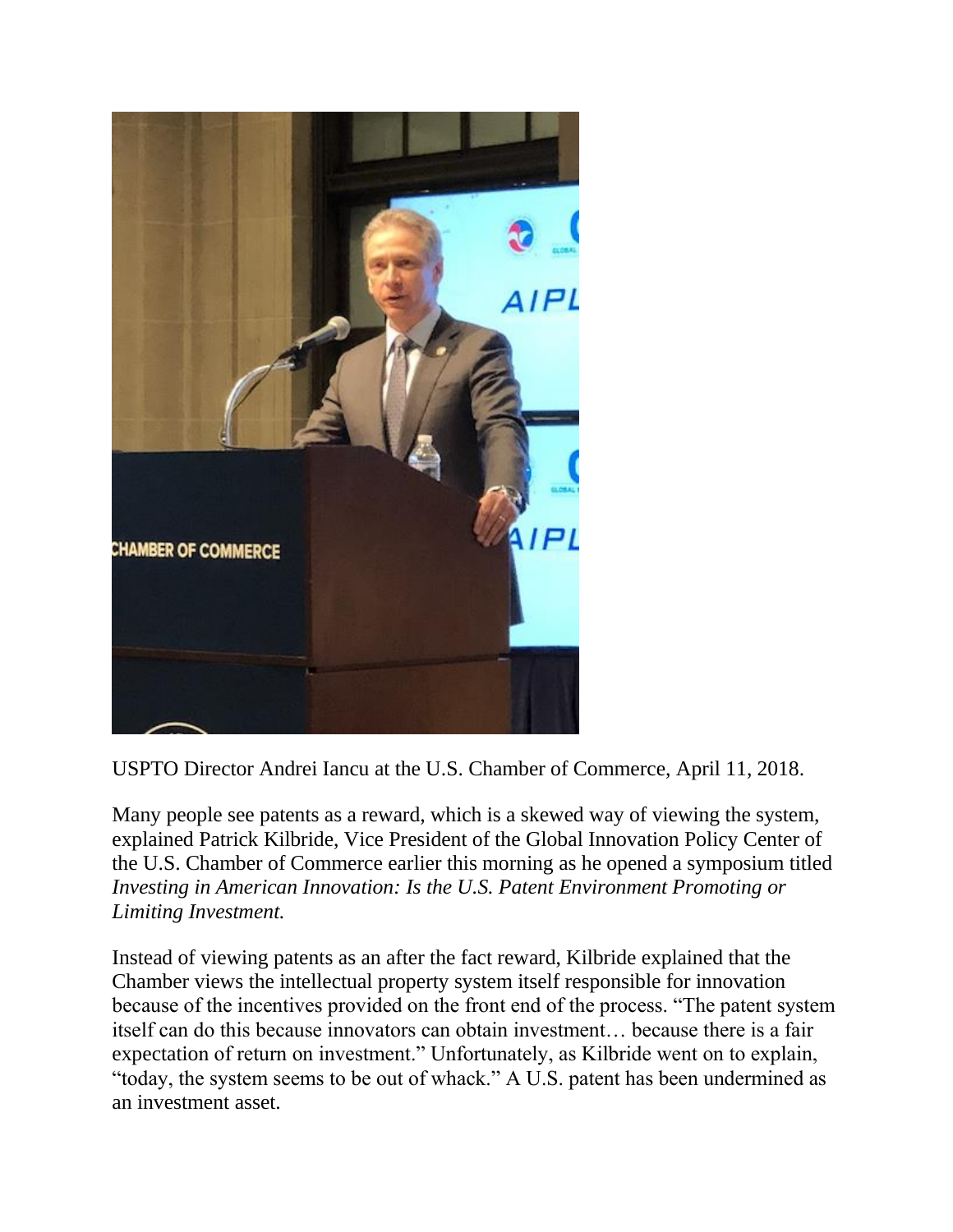The first speaker of the day, the keynote speaker, was USPTO Director Andrei Iancu, who in an [important policy speech,](https://www.uspto.gov/about-us/news-updates/remarks-director-andrei-iancu-us-chamber-commerce-patent-policy-conference) told those gathered at the U.S. Chamber of Commerce that the U.S. patent system is at an inflection point, and that the nation cannot continue down the path we are currently on if we as a nation which to remain economically successful.

"We will not continue down the same path," Iancu pledged emphatically during what can only be described as a major policy speech that gives an important look into what the new Director things on a variety of issues.

"The patent grant is less reliable today than it should be. This onslaught has come from all directions," Iancu explained. "The rhetoric has focused on certain abuses instead of the incredible benefits the system brings."

"We are at an inflection point with respect to the patent system itself. As a nation, we cannot continue down the same path if we want to maintain our global economic leadership. And we will not continue down the same path," Iancu explained.

While Director Iancu's speech should be viewed as required reading, for different reasons, the other key aspects of the speech that particularly caught my ear were:

- "In 2016, Western Digital acquired SanDisk for \$19 billion. But think about it: Without patents, how could someone like Dr. Harari risk everything, put aside his secure career at an established company, and strike it on his own?"
- "American invention changes the world. Indeed, with American patents, humans made light, began to fly, treated disease, and enabled instant communications across the globe from tiny devices in our pockets."
- "[H]ow exactly do we translate this into a better patent system? Here's a start: when we write, interpret, and administer patent laws, we must consistently ask ourselves: Are we helping these inventors? Whether it's an individual tinkering in her garage, or a team at a large corporation, or a laboratory on a university campus—we must ask ourselves: are we helping them? Are we incentivizing innovation?"
- "[O]ur current law surrounding patentable subject matter has created a more unpredictable patent landscape that is hurting innovation and, consequently, investment and job creation."